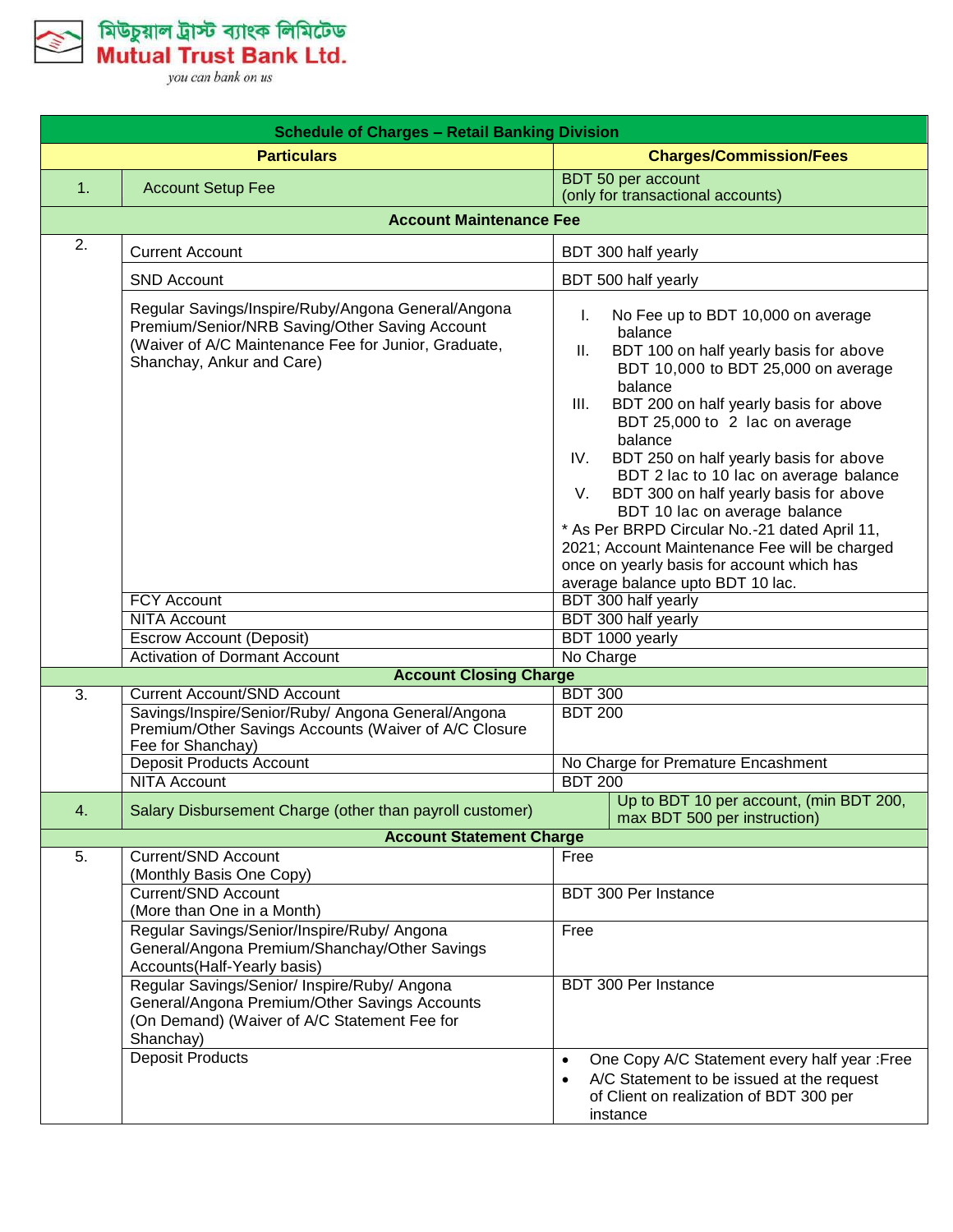মিউচুয়াল ট্রাস্ট ব্যাংক লিমিটেড<br>Mutual Trust Bank Ltd.

|                                   | MTB Bank Statement verification (when those are sent to us<br>for verification by embassies, other banks etc.) | BDT 500 Per Instance                                                                                                                                                                                                                                                                             |  |  |
|-----------------------------------|----------------------------------------------------------------------------------------------------------------|--------------------------------------------------------------------------------------------------------------------------------------------------------------------------------------------------------------------------------------------------------------------------------------------------|--|--|
| <b>Installment Failure Charge</b> |                                                                                                                |                                                                                                                                                                                                                                                                                                  |  |  |
| 6.                                | Deposit Products                                                                                               | Monthly 2% for Each Defaulted Installment                                                                                                                                                                                                                                                        |  |  |
|                                   | <b>NID Verification</b><br><b>Charge</b>                                                                       |                                                                                                                                                                                                                                                                                                  |  |  |
| 7.                                | NID Verification Charge (Per Instance of Verification)                                                         | <b>BDT 10</b>                                                                                                                                                                                                                                                                                    |  |  |
|                                   | <b>Issuance of Cheque Books</b>                                                                                |                                                                                                                                                                                                                                                                                                  |  |  |
| 8.                                | Current/SND/Savings/Senior/Inspire Account/Ruby/ Angona<br>General/Angona Premium/Other Savings A/Cs           | i) BDT12.00 per leaf excluding VAT<br>ii) First 3 (three) cheque books (10 leaves each)<br>free for MTB Senior & Junior Accounts and MTB<br>Care<br>iii) Cheque book with 10 leaves will be provided<br>at free of cost to the MTB Shanchay customers<br>who will avail loan facilities with MTB |  |  |
|                                   | Cheque Book Destruction Fee (After 03 Months)                                                                  | <b>BDT 300 Per Book</b>                                                                                                                                                                                                                                                                          |  |  |
|                                   | <b>Bangladesh Bank Cheque</b>                                                                                  |                                                                                                                                                                                                                                                                                                  |  |  |
| 9.                                | Issuance of Bangladesh Bank Cheque at the request of<br>the client                                             | BDT 300 per cheque                                                                                                                                                                                                                                                                               |  |  |
|                                   | <b>On-line Cash Transaction- Deposit and Withdrawal (Inter City)</b>                                           |                                                                                                                                                                                                                                                                                                  |  |  |
|                                   | Up to BDT 100,000                                                                                              | Free                                                                                                                                                                                                                                                                                             |  |  |
|                                   | Above BDT 100,000 to BDT 2,00,000                                                                              | <b>BDT 100 Per Transaction</b>                                                                                                                                                                                                                                                                   |  |  |
|                                   | Above BDT 2,00,000 to BDT 5,00,000                                                                             | <b>BDT 150 Per Transaction</b>                                                                                                                                                                                                                                                                   |  |  |
| 10.                               | Above BDT 5,00,000 to BDT 10,00,000                                                                            | <b>BDT 200 Per Transaction</b>                                                                                                                                                                                                                                                                   |  |  |
|                                   | Above BDT 10,00,000 to BDT 15,00,000                                                                           | <b>BDT 300 Per Transaction</b>                                                                                                                                                                                                                                                                   |  |  |
|                                   | Above BDT 15,00,000 to BDT 20,00,000                                                                           | <b>BDT 500 Per Transaction</b>                                                                                                                                                                                                                                                                   |  |  |
|                                   | Above BDT 20,00,000 to BDT 50,00,000                                                                           | <b>BDT 1,000 Per Transaction</b>                                                                                                                                                                                                                                                                 |  |  |
|                                   | Above BDT 50,00,000                                                                                            | <b>BDT 2,500 Per Transaction</b>                                                                                                                                                                                                                                                                 |  |  |
|                                   | <b>On-line Cash Transaction- Deposit and Withdrawal (Within City)</b>                                          |                                                                                                                                                                                                                                                                                                  |  |  |
| 11.                               | Any Amount                                                                                                     | Free                                                                                                                                                                                                                                                                                             |  |  |
|                                   | <b>On-line Transfer - Refund Warrant</b><br>(1PO)                                                              |                                                                                                                                                                                                                                                                                                  |  |  |
| 12.                               | Per Transaction                                                                                                | <b>BDT 10.00</b>                                                                                                                                                                                                                                                                                 |  |  |
|                                   | <b>Local Funds Transfer</b><br><b>Fee/Commission</b>                                                           |                                                                                                                                                                                                                                                                                                  |  |  |
| 13.                               | *Pay Order Issue- A/C holder & Non A/C holder                                                                  | Up to BDT 1,000 - BDT 20<br>ii) From BDT 1,001 to BDT 1,00,000 - BDT 50<br>iii) Above BDT 1,00,000 - BDT 100                                                                                                                                                                                     |  |  |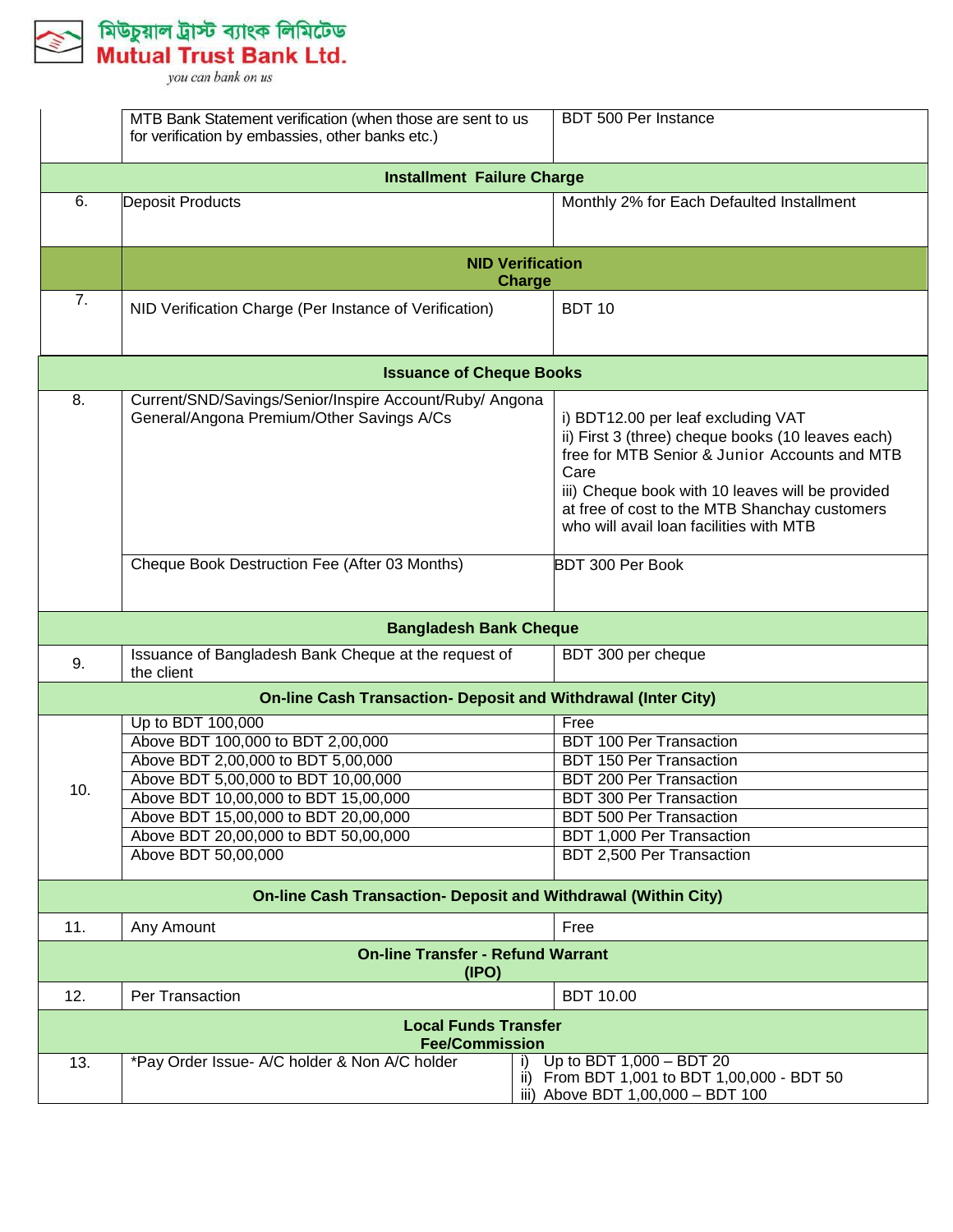

|                                       | *Demand Draft Issue - A/C holder & Non A/C holder                                                    | Up to BDT 1,000 - BDT 20<br>i)                       |
|---------------------------------------|------------------------------------------------------------------------------------------------------|------------------------------------------------------|
|                                       |                                                                                                      | ii) From BDT 1,001 to BDT 1,00,000- BDT 50           |
|                                       |                                                                                                      | iii) From BDT 1,00,001 to BDT 5,00,000 - BDT 100     |
|                                       |                                                                                                      | iv) From BDT 5,00,001 to BDT 10,00,000 - BDT 200     |
|                                       |                                                                                                      | Above BDT 10,00,000 - BDT 300<br>V)                  |
|                                       | * Bank will charge commission of BDT 10 only for issuing Draft/Pay Order (not exceeding              |                                                      |
|                                       | BDT 500) in connection with application by students/unemployed youth for employment.                 |                                                      |
|                                       | <b>Issuance of Duplicate Instrument</b>                                                              |                                                      |
| 14.                                   | Issuance of Duplicate instrument (PO, DD, FDR and<br>Scheme Receipt etc.)                            | BDT 500 + Stamp Charges for Indemnity Bond           |
|                                       | <b>Cancellation of Local Funds Transfer</b>                                                          |                                                      |
| 15.                                   | Cancellation of DD & PO                                                                              | <b>BDT 50</b>                                        |
|                                       | Cancellation of Bangladesh Bank Cheque                                                               | <b>BDT 300</b>                                       |
|                                       | Stop Payment Instruction on Clearing Cheque /Cash                                                    | Per Request: BDT 100                                 |
|                                       | Cheque /Entire Cheque Book etc.                                                                      |                                                      |
|                                       | Cancellation of Stop Payment Instruction on Clearing<br>Cheque /Cash Cheque /Entire Cheque Book etc. | Per Request: BDT 50                                  |
|                                       | <b>Standing Instruction</b>                                                                          |                                                      |
|                                       | <b>Standing Instruction Creation Charge</b>                                                          | BDT 100 for execution of each instruction.           |
|                                       |                                                                                                      | No charge for transfer of fund from any Deposit      |
|                                       |                                                                                                      | Account to Scheme Account.                           |
| 16.                                   | Standing Instruction Cancellation/ Amendment                                                         | <b>BDT 100</b>                                       |
|                                       |                                                                                                      |                                                      |
|                                       |                                                                                                      |                                                      |
|                                       | <b>Cheque for Collection</b>                                                                         |                                                      |
|                                       | Own Bank's Cheque deposit any amount (One City to                                                    | Free                                                 |
|                                       | Another)                                                                                             |                                                      |
|                                       | LCY Cheque Collection Where there is no clearing                                                     | At Actual Cost, Minimum BDT 50 Per Case              |
| 17.                                   | House(Bank Area)                                                                                     |                                                      |
|                                       | Outstation cheque Collection Commission (within Bank                                                 | 0.10%, Minimum BDT 100, Maximum BDT 1,000            |
|                                       | <b>Branches Clearing Zone)</b>                                                                       |                                                      |
|                                       | <b>Outstation cheque Collection Commission</b>                                                       | 0.15%, Minimum BDT 150, Maximum BDT 1,500            |
| (Outside Bank Branches Clearing Zone) |                                                                                                      |                                                      |
| <b>Cheque Return Unpaid</b>           |                                                                                                      |                                                      |
|                                       | Bounced / Unpaid Cheque Drawn on Us                                                                  | <b>BDT 50</b>                                        |
| 18.                                   | (Cash/Clearing/ Transfer) - For Insufficient Fund                                                    |                                                      |
|                                       | Outward Clearing Cheque Return for Any Reason                                                        | No Charge                                            |
|                                       | <b>BACPS</b>                                                                                         |                                                      |
|                                       | <b>Below BDT 50,000</b>                                                                              | No Charge                                            |
|                                       | BDT 50,000 to Below BDT 5,00,000                                                                     | BDT 10 (BB 8 + Presenting Bank 2 including VAT)      |
|                                       | BDT 5,00,000 and Above- High Value Clearing                                                          | BDT 60 (BB 50 + Presenting Bank 10)                  |
|                                       | BDT 5,00,000 and Above- Regular Value Clearing                                                       | BDT 25 (BB 20 + Presenting Bank 5)                   |
| $*19.$                                | All Types of G2P (Government to Person) Cheque                                                       | No Charge                                            |
|                                       | Cheques, Utility Bills of any amount received against all                                            | No Charge                                            |
|                                       | types of Government Receipts and all Cheques received                                                |                                                      |
|                                       | against the claims of City Corporation/                                                              |                                                      |
|                                       | Pourashava.                                                                                          |                                                      |
|                                       | * BACPS and BEFTN charge will be changed as per instruction of BB from time to time.                 |                                                      |
|                                       | <b>BEFTN &amp; RTGS</b>                                                                              |                                                      |
|                                       | <b>EFT Transactions (Any Amount)</b>                                                                 | No Charge                                            |
|                                       | <b>Outward RTGS Transactions (Any amount)</b>                                                        | BDT 100 (Per Transaction) No Charge for Govt. Entity |
| 20.                                   | <b>EFT Debit Transaction Cancellation</b>                                                            |                                                      |
|                                       | (For Insufficient Fund)                                                                              | <b>BDT 100</b>                                       |
|                                       |                                                                                                      |                                                      |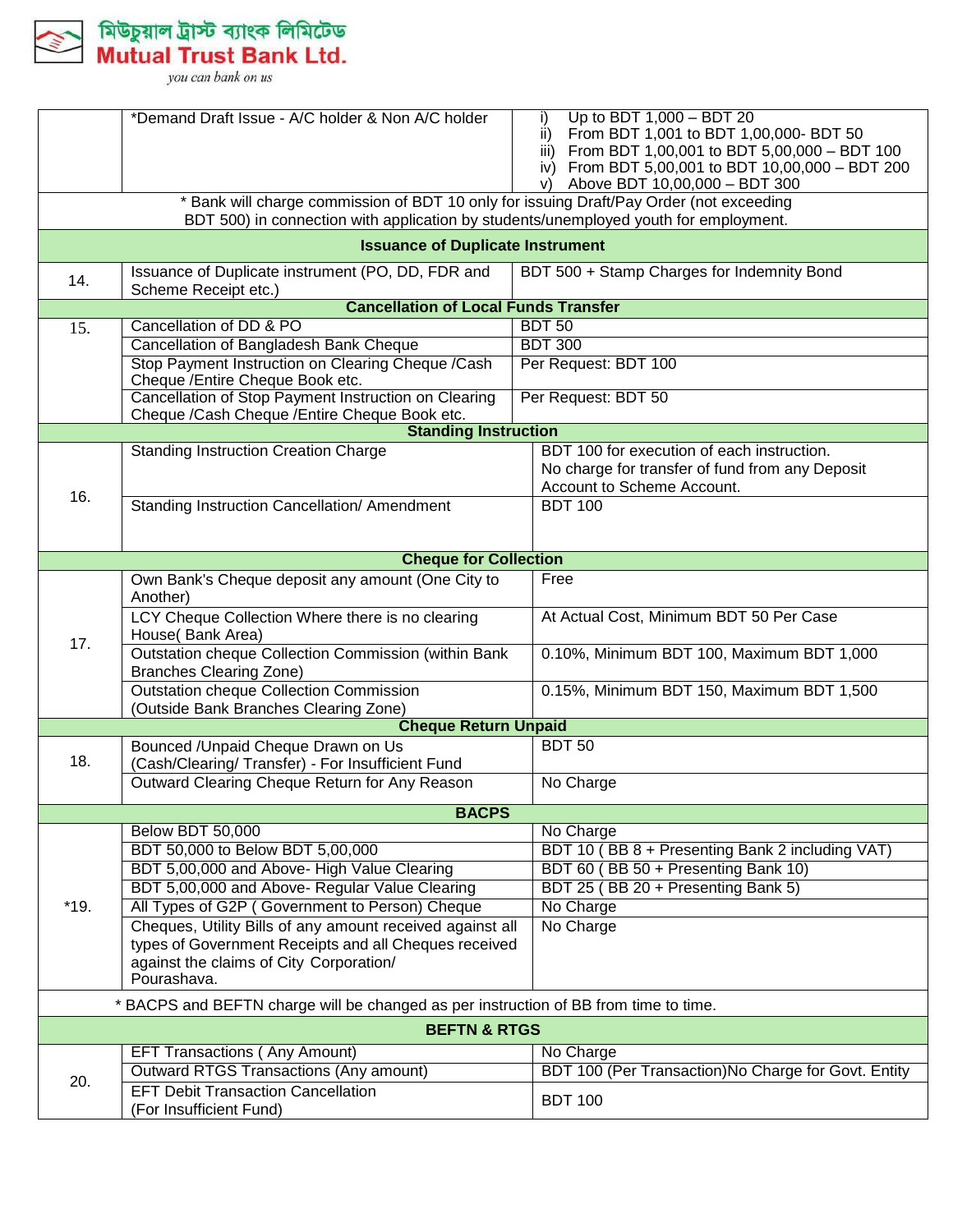

| e-GP Transaction |                                                                                                         |                                                         |  |
|------------------|---------------------------------------------------------------------------------------------------------|---------------------------------------------------------|--|
| 21.              | <b>Realization of Service Charges</b>                                                                   | BDT 200 (Each Transaction)                              |  |
|                  | <b>Other Services</b>                                                                                   |                                                         |  |
|                  | <b>Locker Service</b>                                                                                   |                                                         |  |
|                  | Fees - Small                                                                                            | BDT 4,000 + Insurance Premium                           |  |
|                  | Fees - Medium                                                                                           | BDT 5,500 + Insurance Premium                           |  |
|                  | Fees - Large                                                                                            | BDT 7,500 + Insurance Premium                           |  |
|                  | Late Payment of Locker Rent                                                                             | <b>BDT 500.00</b>                                       |  |
|                  | <b>Insurance Premium for Locker</b>                                                                     | <b>At Actual</b>                                        |  |
| 22.              | <b>Security Deposit</b>                                                                                 |                                                         |  |
|                  | (Refundable)<br>Small                                                                                   |                                                         |  |
|                  |                                                                                                         | <b>BDT 2,000</b>                                        |  |
|                  | Medium                                                                                                  | <b>BDT 3,000</b>                                        |  |
|                  | Large                                                                                                   | <b>BDT 5,000</b>                                        |  |
|                  | Replacement of Key(Lost / Damage)                                                                       | Actual Cost for Lock Replacement + BDT 1,000            |  |
|                  | <b>Certificates / Reports</b>                                                                           |                                                         |  |
|                  | Half-Yearly & Yearly Balance Confirmation Certificate                                                   | Free                                                    |  |
| 23.              | Additional Balance Confirmation Certificate(more than 2                                                 | <b>BDT 100</b>                                          |  |
|                  | times in a year)                                                                                        |                                                         |  |
|                  | <b>Balance Certificate for Loan</b>                                                                     | <b>BDT 200</b>                                          |  |
|                  | Duplicate Balance Certificate for Loan - Following Day                                                  | <b>BDT 200</b>                                          |  |
|                  | <b>Issuance of Solvency Certificate</b>                                                                 | <b>BDT 200</b>                                          |  |
|                  | Certificate for Inward Remittance                                                                       | BDT 300 each                                            |  |
|                  | <b>FCY Endorsement Certificate</b>                                                                      | <b>BDT 300</b>                                          |  |
|                  | Copy of document/ cheque/ voucher                                                                       | <b>BDT 200</b>                                          |  |
|                  | <b>Account Confirmation Certificate</b>                                                                 | <b>BDT 100</b>                                          |  |
|                  | <b>Attestation of Certificate</b>                                                                       | BDT 300 each                                            |  |
|                  | Attestation of A/C Statement (any type)                                                                 | BDT 300 each                                            |  |
|                  | <b>Issuance of Letter of Commitment Certificate</b>                                                     | 0.10%, (Min BDT 2,000, Max BDT 20,000)                  |  |
|                  | Certificate of Purchase/Encashment of Bonds/Securities                                                  | BDT 300 each                                            |  |
|                  | Bank Certificate Required by BO Account Holders                                                         | <b>BDT 100</b>                                          |  |
|                  | <b>Duplicate Savings Certificate</b>                                                                    | BDT 300 (Per Instance)                                  |  |
|                  | <b>Obtaining Credit Report on Behalf of Local Customer</b>                                              | <b>BDT 200</b>                                          |  |
|                  | Duplicate Statement Through Contact Centre for<br>Current Year by Direct Mail (3 Working Days Required) | BDT 100+ Additional BDT 200 Per Previous Year           |  |
|                  | <b>Tax Deduction Certificate</b>                                                                        | i) 1(one) Free in a Current Financial Year (FY)         |  |
|                  |                                                                                                         | ii) More than 1(one) in a FY: BDT 100 (Per Certificate) |  |
|                  | <b>Credit Card Certificate Fee</b>                                                                      | <b>BDT 200</b>                                          |  |
|                  | Issuance of Any other Certificate not mentioned in the<br>Schedule of Charges (SOC)                     | <b>BDT 500</b>                                          |  |
|                  | Photocopy of Cheque                                                                                     | BDT 300 each                                            |  |
|                  | <b>Telex/ SWIFT/ FAX</b>                                                                                |                                                         |  |
|                  | <b>Within Country:</b>                                                                                  |                                                         |  |
|                  | Telex                                                                                                   | <b>BDT 75</b>                                           |  |
| 24.              | Fax Per Page                                                                                            | <b>BDT 25</b>                                           |  |
|                  | Courier / Postage                                                                                       | At Actual                                               |  |
|                  |                                                                                                         |                                                         |  |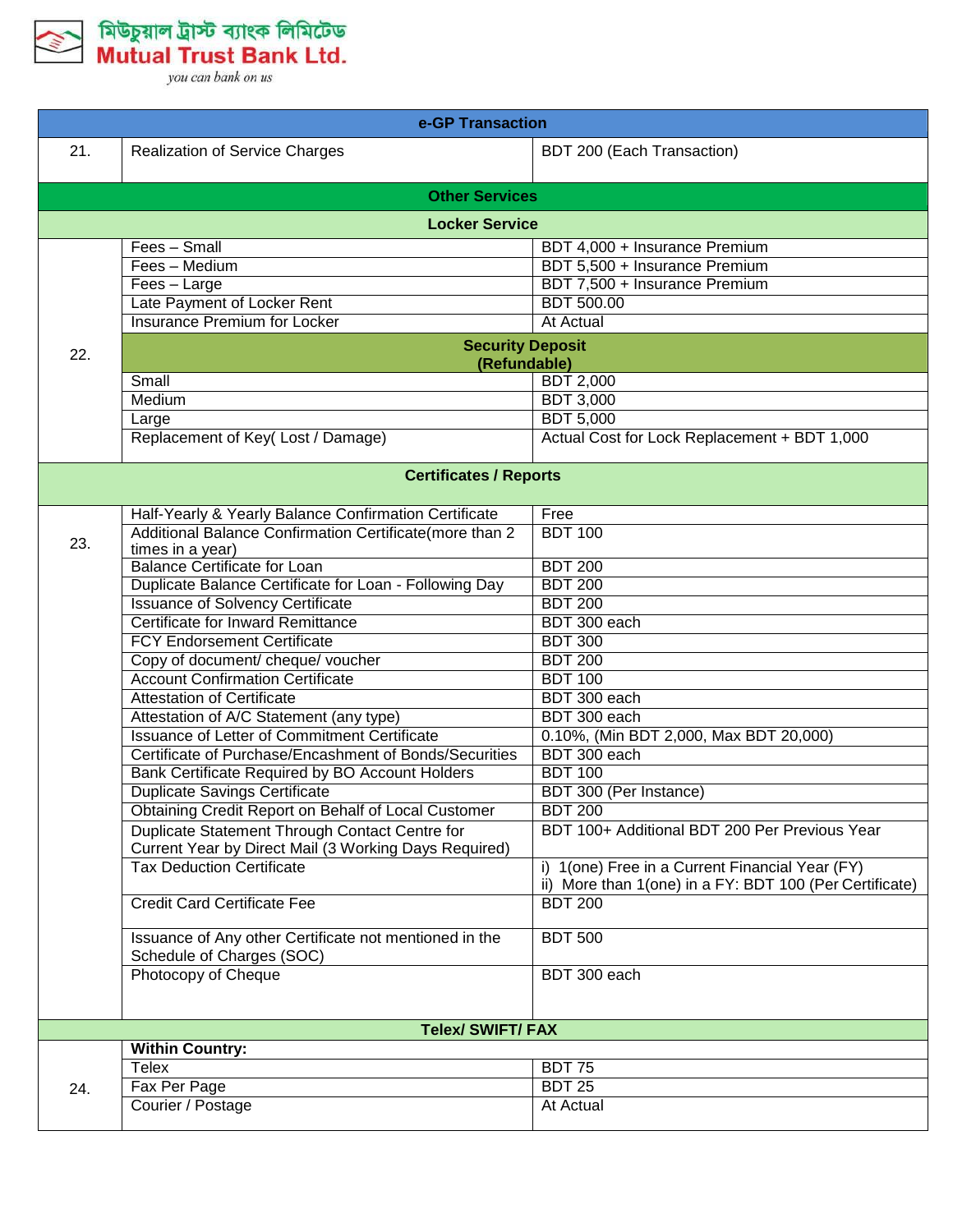

|     | <b>Outside Country:</b>                                                                                                                                                                                 |                                                                                                                                                                        |
|-----|---------------------------------------------------------------------------------------------------------------------------------------------------------------------------------------------------------|------------------------------------------------------------------------------------------------------------------------------------------------------------------------|
|     | Telex                                                                                                                                                                                                   | At Actual                                                                                                                                                              |
|     | <b>SWIFT</b>                                                                                                                                                                                            | <b>At Actual</b>                                                                                                                                                       |
|     | Fax Per Page                                                                                                                                                                                            | <b>BDT 50</b>                                                                                                                                                          |
|     | Postage / Mail / Telephone:                                                                                                                                                                             |                                                                                                                                                                        |
|     | Registered Postage                                                                                                                                                                                      | At Actual                                                                                                                                                              |
|     | Courier- Outside the Country                                                                                                                                                                            | <b>At Actual</b>                                                                                                                                                       |
|     | <b>Telephone Charge</b>                                                                                                                                                                                 | At Actual, Minimum BDT 50                                                                                                                                              |
|     | Parcel                                                                                                                                                                                                  | At Actual, Minimum BDT 50                                                                                                                                              |
|     | <b>MTB ANGONA PREMIUM</b>                                                                                                                                                                               |                                                                                                                                                                        |
| 25. | Debit Card Charge                                                                                                                                                                                       | BDT 1,000 + VAT                                                                                                                                                        |
|     | Locker Charge                                                                                                                                                                                           | 50% Discount on prevailing Fee                                                                                                                                         |
|     | <b>MTB ANGONA GENERAL</b>                                                                                                                                                                               |                                                                                                                                                                        |
| 26. | Debit Card Charge                                                                                                                                                                                       | <b>BDT 500 + VAT</b>                                                                                                                                                   |
|     | Locker Charge                                                                                                                                                                                           | 50% Discount on prevailing Fee                                                                                                                                         |
|     | <b>MTB Angona Schedule of Charges</b><br>(SOC) for Credit Card                                                                                                                                          |                                                                                                                                                                        |
| 27. | MTB Angona VISA Signature                                                                                                                                                                               | Same as Mastercard World/ VISA Signature                                                                                                                               |
|     | MTB Angona VISA Platinum                                                                                                                                                                                | Same as Mastercard Titanium/ UnionPay<br>Platinum/ VISA Platinum                                                                                                       |
|     | <b>Corporate Employee Privilege Program (CEPP)</b>                                                                                                                                                      |                                                                                                                                                                        |
| 28. | Fee structure of payroll accounts will follow the respective schedule of fees applicable for Payroll Organizations.<br>Separate agreements cover such fee schedule of respective Payroll Organizations. |                                                                                                                                                                        |
|     | <b>SMS Banking</b>                                                                                                                                                                                      |                                                                                                                                                                        |
| 29. | <b>Half Yearly Fee</b>                                                                                                                                                                                  | BDT 200 (Excluding VAT)                                                                                                                                                |
|     | <b>Internet Banking</b>                                                                                                                                                                                 |                                                                                                                                                                        |
| 30. | <b>Annual Fee</b>                                                                                                                                                                                       | Free                                                                                                                                                                   |
|     | <b>Loan And Advance</b>                                                                                                                                                                                 |                                                                                                                                                                        |
|     | <b>MTB EDU Finance- Unsecured (as term loan)</b>                                                                                                                                                        |                                                                                                                                                                        |
| 31. | Loan Processing Fee                                                                                                                                                                                     | i)<br>Loan amount up to BDT 50 lac - 0.50% of loan<br>amount (maximum BDT 15,000)<br>Loan amount above BDT 50 lac - 0.30% of loan<br>ii)<br>amount(maximum BDT 20,000) |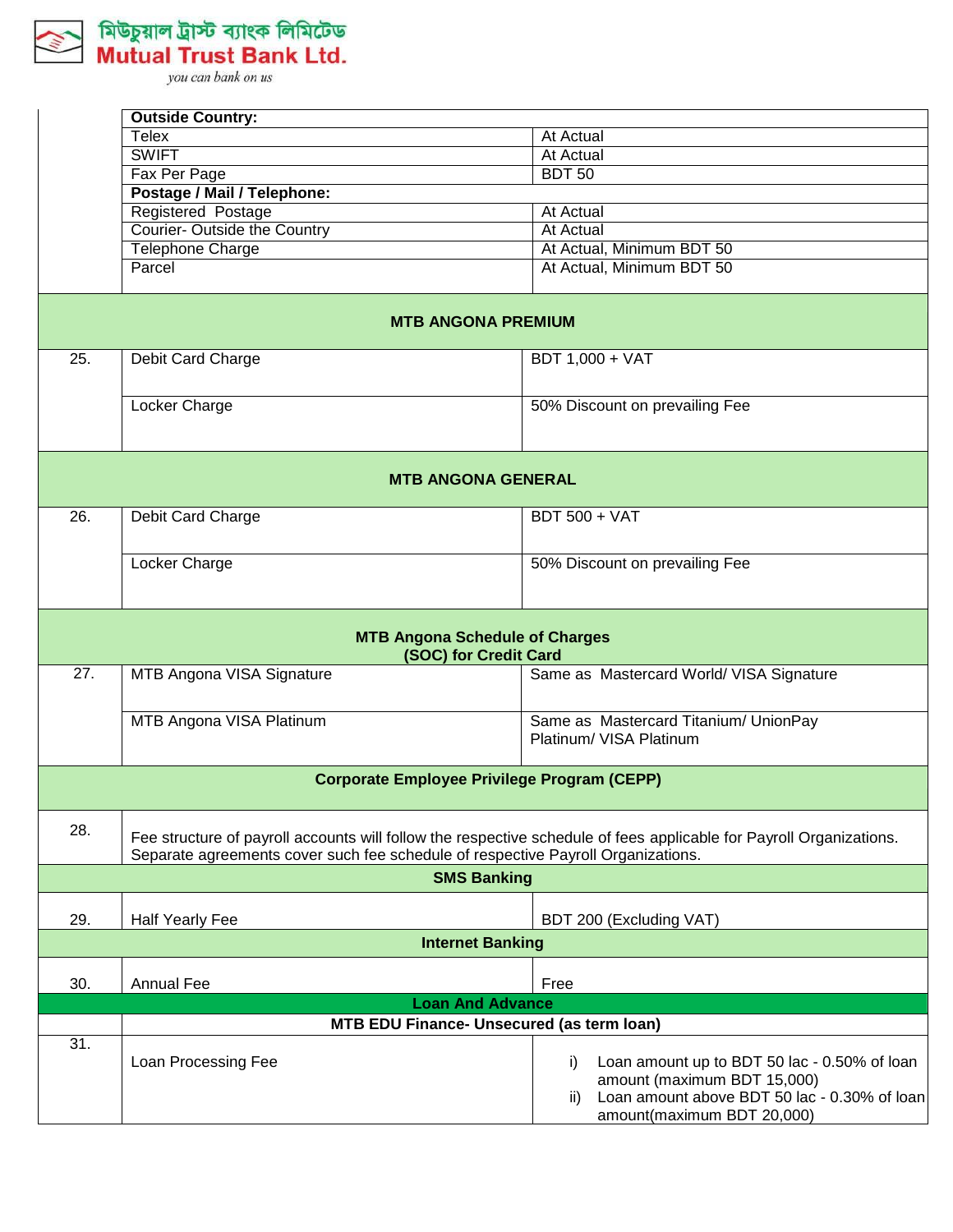

|                   | <b>Early Settlement Fee</b>                            | 0.50% of loan outstanding                                                                                                                                              |
|-------------------|--------------------------------------------------------|------------------------------------------------------------------------------------------------------------------------------------------------------------------------|
|                   | Pre-Payment Fee                                        | 0.50% of the prepaid amount                                                                                                                                            |
|                   | Installment Failure Charge                             | 2% on Arrear Amount                                                                                                                                                    |
|                   | Fees for Loan Closure Certificate                      | No fees.<br>For Duplicate Certificate Charge BDT 200                                                                                                                   |
|                   | CIB Charge                                             | At Actual                                                                                                                                                              |
|                   | <b>Contact Point Verification</b>                      | <b>BDT 500</b>                                                                                                                                                         |
|                   | MTB EDU Finance - Secured (as term loan)               |                                                                                                                                                                        |
| $\overline{32}$ . | Loan Processing Fee                                    | Loan amount up to BDT 50 lac - 0.50% of loan<br>i)<br>amount (maximum BDT 15,000)<br>Loan amount above BDT 50 lac - 0.30% of loan<br>ii)<br>amount(maximum BDT 20,000) |
|                   | Early Settlement Fee                                   | 0.50% of loan outstanding                                                                                                                                              |
|                   | <b>Pre-Payment Fee</b>                                 | 0.50% of the prepaid amount                                                                                                                                            |
|                   | Installment Failure Charge                             | 2% on Arrear Amount                                                                                                                                                    |
|                   | Fees for Loan Closure Certificate                      | No fees.<br>For Duplicate Certificate Charge BDT 200                                                                                                                   |
|                   | <b>CIB Charge</b>                                      | <b>At Actual</b>                                                                                                                                                       |
|                   | MTB EDU Finance- OD (FO) Revolving Loan                |                                                                                                                                                                        |
| 33.               | Loan Processing Fee (For New &<br>Renewal/Enhancement) | Up to BDT 10 lac: BDT 500<br>i)<br>ii) Above BDT 10 lac to 100 lac: BDT 1,000<br>iii) Above BDT 100 lac: BDT 2,000                                                     |
|                   | Excess over Limit (EOL) Charge                         | 2% p.a. on the EOL amount (in case the sanctioned<br>limit is exceeded at any time for charging of interest/<br>for recovery other charges)                            |
|                   | Fees for Loan Closure Certificate                      | No fees.<br>For Duplicate Certificate Charge BDT 200                                                                                                                   |
|                   | CIB Charge                                             | At Actual                                                                                                                                                              |
|                   | <b>MTB Personal Loan</b>                               |                                                                                                                                                                        |
| 34.               | Loan Processing Fee                                    | Loan amount up to BDT 50 lac - 0.50% of loan<br>I)<br>amount (maximum BDT 15,000)<br>Loan amount above BDT 50 lac - 0.30% of loan<br>ii)<br>amount(maximum BDT 20,000) |
|                   | <b>Early Settlement Fee</b>                            | 0.50% of loan outstanding                                                                                                                                              |
|                   | <b>Pre-Payment Fee</b>                                 | 0.50% of the prepaid amount                                                                                                                                            |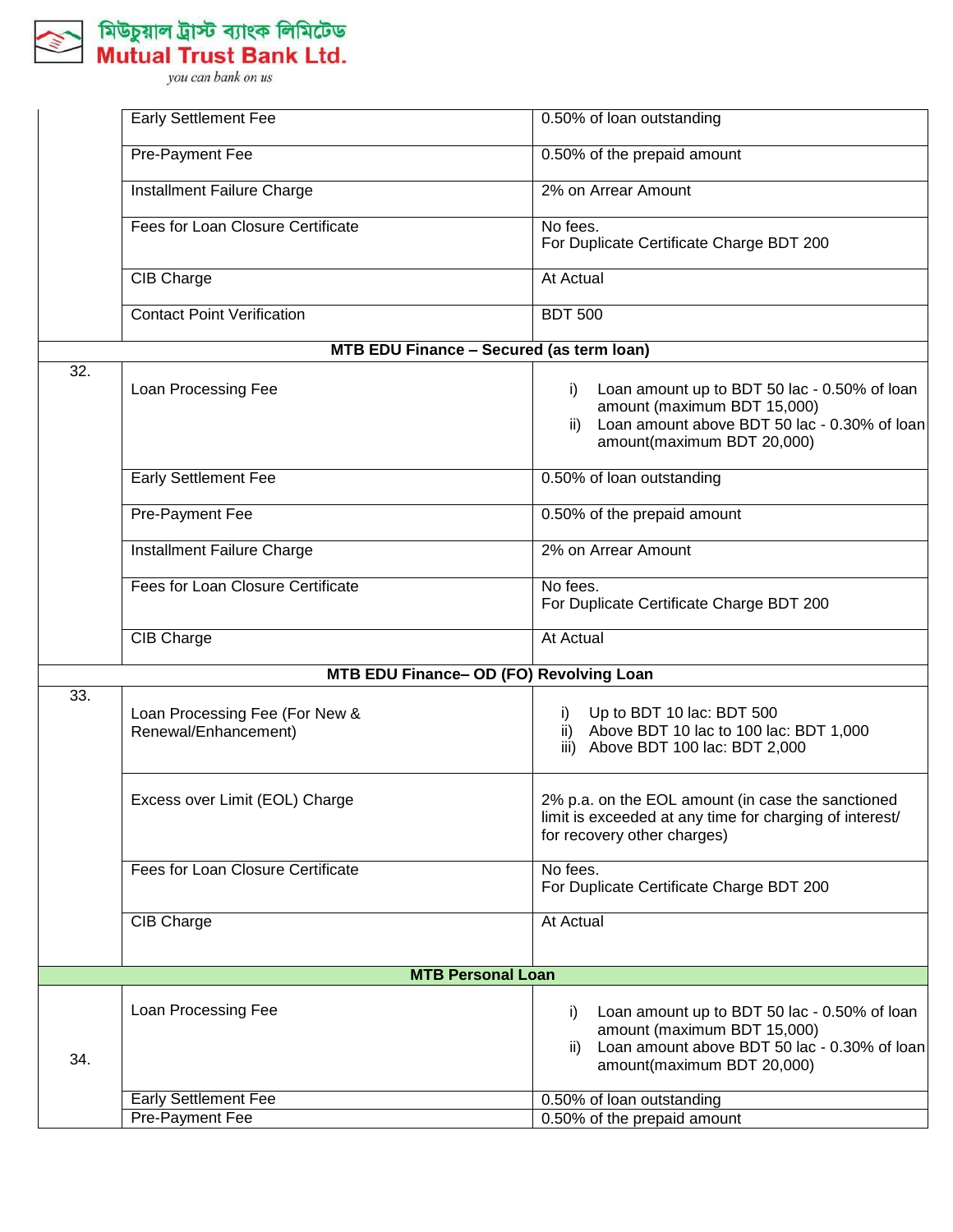

|     | Installment Failure Charge                 | 2% on Arrear Amount                                                                                                                                                    |
|-----|--------------------------------------------|------------------------------------------------------------------------------------------------------------------------------------------------------------------------|
|     | Loan Re-Schedulement                       | 0.25% of Outstanding Amount (maximum BDT 10,000)                                                                                                                       |
|     | <b>Fees for Loan Closure Certificate</b>   | No Fees.<br>For Duplicate Certificate Charge BDT 200                                                                                                                   |
|     | CIB Charge                                 | At Actual                                                                                                                                                              |
|     | <b>Contact Point Verification</b>          | <b>BDT 500</b>                                                                                                                                                         |
|     | <b>MTB Digital Device Financing</b>        |                                                                                                                                                                        |
|     | Loan Processing Fee                        | 0.50% of loan amount                                                                                                                                                   |
| 35. | <b>Early Settlement Fee</b>                | 0.50% of loan outstanding                                                                                                                                              |
|     | <b>Pre-Payment Fee</b>                     | 0.50% of the prepaid amount                                                                                                                                            |
|     | <b>Installment Failure Charge</b>          | 2% on Arrear Amount                                                                                                                                                    |
|     | Loan Re-Schedulement                       | 0.25% of Outstanding Amount (maximum BDT 10,000)                                                                                                                       |
|     | <b>Fees for Loan Closure Certificate</b>   | No Fees.<br>For Duplicate Certificate Charge BDT 200                                                                                                                   |
|     | CIB Charge                                 | At Actual                                                                                                                                                              |
|     | Contact Point Verification (if applicable) | <b>BDT 500</b>                                                                                                                                                         |
|     | <b>MTB Auto Loan</b>                       |                                                                                                                                                                        |
|     | Loan Processing Fee                        | Loan amount up to BDT 50 lac - 0.50% of loan<br>i)<br>amount (maximum BDT 15,000)<br>Loan amount above BDT 50 lac - 0.30% of loan<br>ii)<br>amount(maximum BDT 20,000) |
|     | <b>Early Settlement Fee</b>                | 0.50% of loan outstanding                                                                                                                                              |
| 36. | Pre-Payment Fee                            | 0.50% of the prepaid amount                                                                                                                                            |
|     | <b>Installment Failure Charge</b>          | 2% on Arrear Amount                                                                                                                                                    |
|     | Loan Re-Schedulement                       | 0.25% of Outstanding Amount (maximum BDT 10,000)                                                                                                                       |
|     | Fees for Loan Closure Certificate          | No Fees.<br>For Duplicate Certificate Charge BDT 200                                                                                                                   |
|     | Change of Car Quotation                    | <b>BDT 500 Per Quotation</b>                                                                                                                                           |
|     | CIB Charge                                 | At Actual                                                                                                                                                              |
|     | <b>Contact Point Verification</b>          | <b>BDT 500</b>                                                                                                                                                         |
|     | Notarization Fee                           | <b>BDT 200</b>                                                                                                                                                         |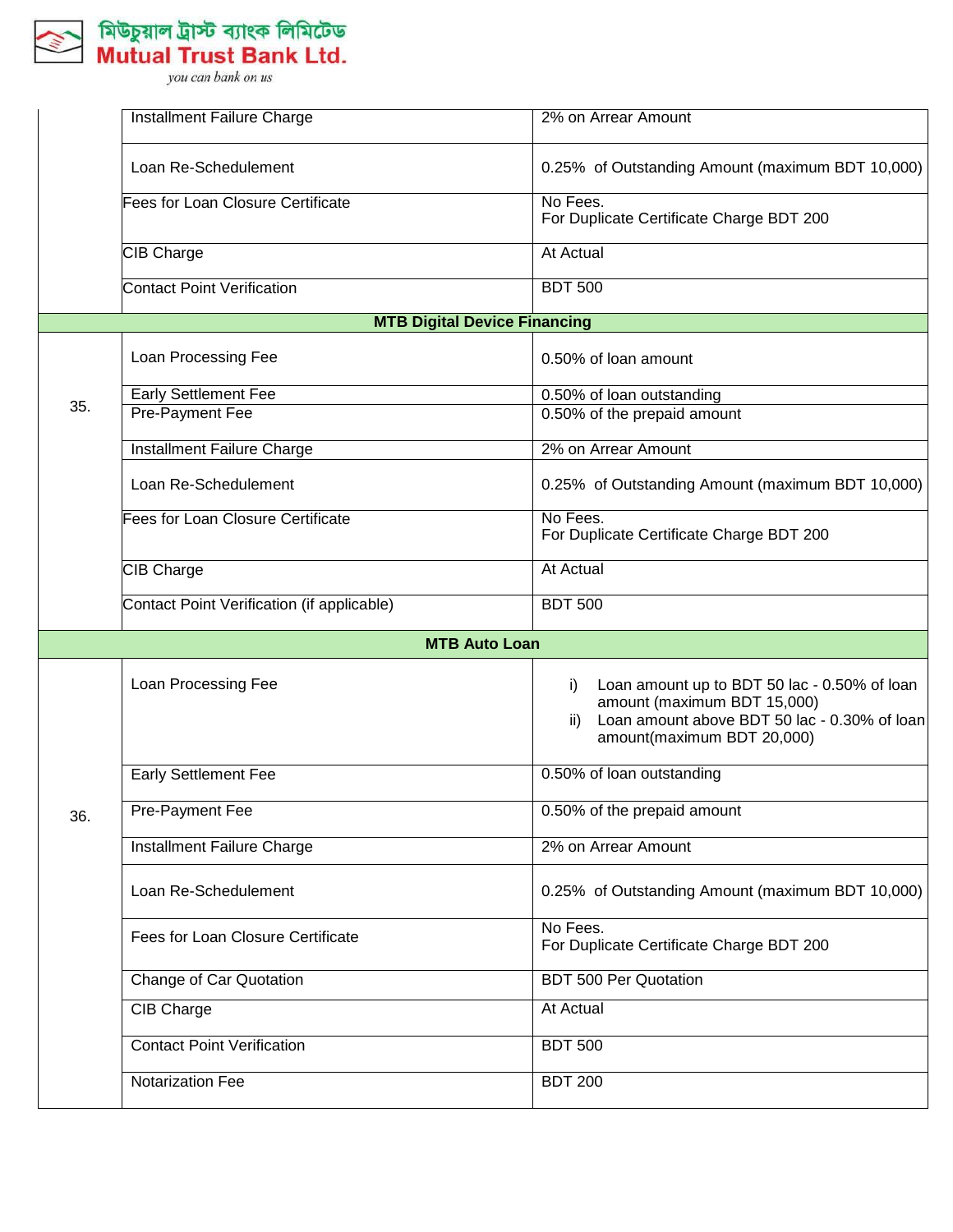

|     | MTB Home Loan / MTB Home Equity Loan/MTB Neer Loan/MTB Grameen Griho Reen |                                                                                                                                                                        |  |  |
|-----|---------------------------------------------------------------------------|------------------------------------------------------------------------------------------------------------------------------------------------------------------------|--|--|
| 37. | Loan Processing Fee                                                       | Loan amount up to BDT 50 lac - 0.50% of loan<br>i)<br>amount (maximum BDT 15,000)<br>ii) Loan amount above BDT 50 lac - 0.30% of loan<br>amount(maximum BDT 20,000)    |  |  |
|     | <b>Early Settlement Fee</b>                                               | 0.50% of loan outstanding                                                                                                                                              |  |  |
|     | Pre-Payment Fee                                                           | 0.50% of the prepaid amount                                                                                                                                            |  |  |
|     | Installment Failure Charge                                                | 2% on Arrear Amount                                                                                                                                                    |  |  |
|     | Loan Re-Schedulement                                                      | 0.25% of Outstanding Amount (maximum BDT 10,000)                                                                                                                       |  |  |
|     | Fees for Loan Closure Certificate                                         | No Fees.<br>For Duplicate Certificate Charge BTD 200                                                                                                                   |  |  |
|     | CIB Charge                                                                | At Actual                                                                                                                                                              |  |  |
|     | <b>Legal Charge</b>                                                       | <b>At Actual</b>                                                                                                                                                       |  |  |
|     | <b>Property Valuation Charge</b>                                          | At Actual                                                                                                                                                              |  |  |
|     | <b>Contact Point Verification</b>                                         | <b>BDT 500</b>                                                                                                                                                         |  |  |
|     | <b>MTB Professional's Loan</b>                                            |                                                                                                                                                                        |  |  |
| 38. | Loan Processing Fee                                                       | Loan amount up to BDT 50 lac - 0.50% of loan<br>i)<br>amount (maximum BDT 15,000)<br>Loan amount above BDT 50 lac - 0.30% of loan<br>ii)<br>amount(maximum BDT 20,000) |  |  |
|     | <b>Early Settlement Fee</b>                                               | 0.50% of loan outstanding                                                                                                                                              |  |  |
|     | <b>Partial Prepayment</b>                                                 | 0.50% of the prepaid amount                                                                                                                                            |  |  |
|     | Installment Failure Charge                                                | 2% on Arrear Amount                                                                                                                                                    |  |  |
|     | <b>CIB Charge</b>                                                         | At Actual                                                                                                                                                              |  |  |
|     | <b>Contact Point Verification</b>                                         | <b>BDT 500</b>                                                                                                                                                         |  |  |
|     | <b>Lien Mark &amp; Security Encashment</b>                                |                                                                                                                                                                        |  |  |
| 39. | Other Bank's Instrument Kept Under Lien in Our Bank                       | <b>BDT 250</b>                                                                                                                                                         |  |  |
|     | Our Bank's Instrument Kept under Lien in Other Bank                       | <b>BDT 250</b>                                                                                                                                                         |  |  |
|     | <b>Other Bank's Instrument Encashment</b>                                 | <b>BDT 500</b>                                                                                                                                                         |  |  |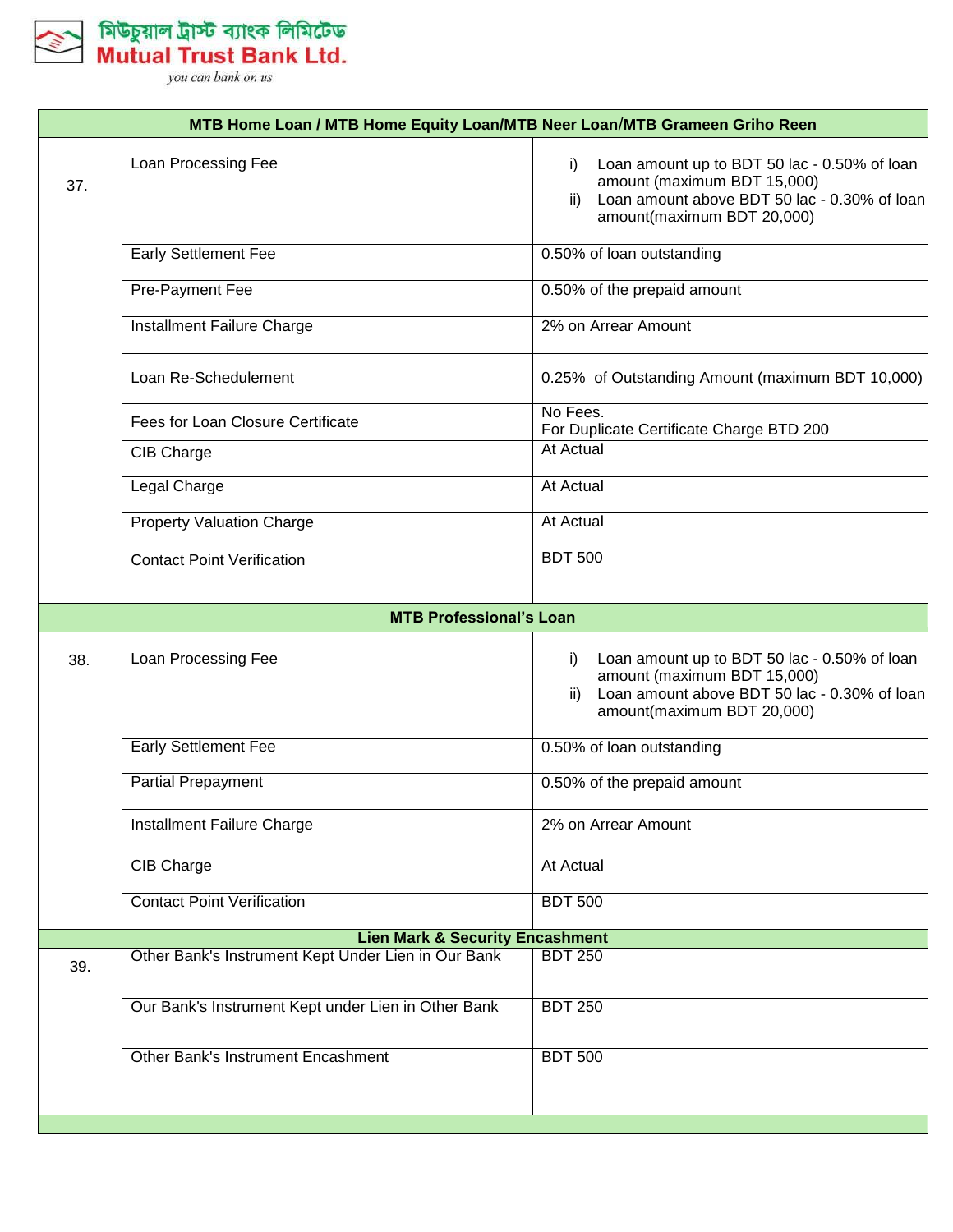

|     | <b>Cash Line OD &amp; Cash Line Term</b><br>Loan                                                                                                                   |                                                                                                                                                                                    |  |  |
|-----|--------------------------------------------------------------------------------------------------------------------------------------------------------------------|------------------------------------------------------------------------------------------------------------------------------------------------------------------------------------|--|--|
| 40. | Loan Processing Fee<br>(For New & Renewal/Enhancement)                                                                                                             | Loan amount up to BDT 50 lac - 0.50% of limit,<br>i)<br>min: BDT 1,000 ; max: BDT 5,000<br>Loan Amount above BDT 50 lac - 0.30% of limit,<br>ii)<br>min: BDT 1,000; max: BDT 5,000 |  |  |
|     | <b>Loan Statement- Retail Only</b>                                                                                                                                 |                                                                                                                                                                                    |  |  |
| 41. | Loan A/C Statement per month                                                                                                                                       | 1 (One) Free                                                                                                                                                                       |  |  |
|     | Loan Statement more than one per month                                                                                                                             | BDT 200 Per Instance                                                                                                                                                               |  |  |
|     | <b>Other Charges- Retail Only</b>                                                                                                                                  |                                                                                                                                                                                    |  |  |
| 42. | Loan Application Fee (Applicable at the time of<br>disbursement)                                                                                                   | No charge                                                                                                                                                                          |  |  |
| 43. | Photocopy of any charge documents or<br><b>Property Documents</b>                                                                                                  | <b>BDT 1,000</b>                                                                                                                                                                   |  |  |
| 44. | Photocopy of Sanction Letter/ BA Letter                                                                                                                            | <b>BDT 300</b>                                                                                                                                                                     |  |  |
| 45. | <b>List of Original Documents</b>                                                                                                                                  | <b>BDT 500</b>                                                                                                                                                                     |  |  |
| 46. | Withdrawal of Original Title Deeds from Concern<br>Office (Per Deed)                                                                                               | <b>BDT 2,000</b>                                                                                                                                                                   |  |  |
| 47. | Additional NOC after loan closing (for takeover cases)                                                                                                             | <b>BDT 500</b>                                                                                                                                                                     |  |  |
| 48. | Penal Charge due to Overdrawn/Past due/Excess over<br>limit                                                                                                        | Up to 2.00% interest above the regular rate                                                                                                                                        |  |  |
| 49. | Loan Documentation Processing Charges                                                                                                                              | 0.1 % (Min Tk. 2,000.00 to Max Tk. 50,000) on<br>Borrower's Account                                                                                                                |  |  |
| 50. | Fees for Partial Security release/Security Charges<br>(For Home Loan/Home Equity Loan/MTB Neer/ MTB<br>Grameen Griho Reen)<br>(if approved by competent authority) | <b>BDT 8,000</b>                                                                                                                                                                   |  |  |
| 51. | <b>EMI</b> date re-fixation Fee<br>(if approved by competent authority)                                                                                            | BDT 2,000 each time                                                                                                                                                                |  |  |
| 52. | Restructure of loan tenure (tenure change)<br>(if approved by competent authority)                                                                                 | <b>BDT 2,000</b>                                                                                                                                                                   |  |  |
| 53. | Security replacement of Home Loan (if approved by<br>competent authority)                                                                                          | <b>BDT 10,000</b>                                                                                                                                                                  |  |  |
| 54. | Loan outstanding letter (in case of takeover by other<br>bank)<br>(if approved by competent authority)                                                             | <b>BDT 2,000</b>                                                                                                                                                                   |  |  |
| 55. | Partial Redemption of the security (SOD / Secured Loan)<br>(if approved by competent authority)                                                                    | <b>BDT 2,000</b>                                                                                                                                                                   |  |  |
| 56. | <b>Takeover Loan Processing Fee</b>                                                                                                                                | No processing fee for loan takeover amount                                                                                                                                         |  |  |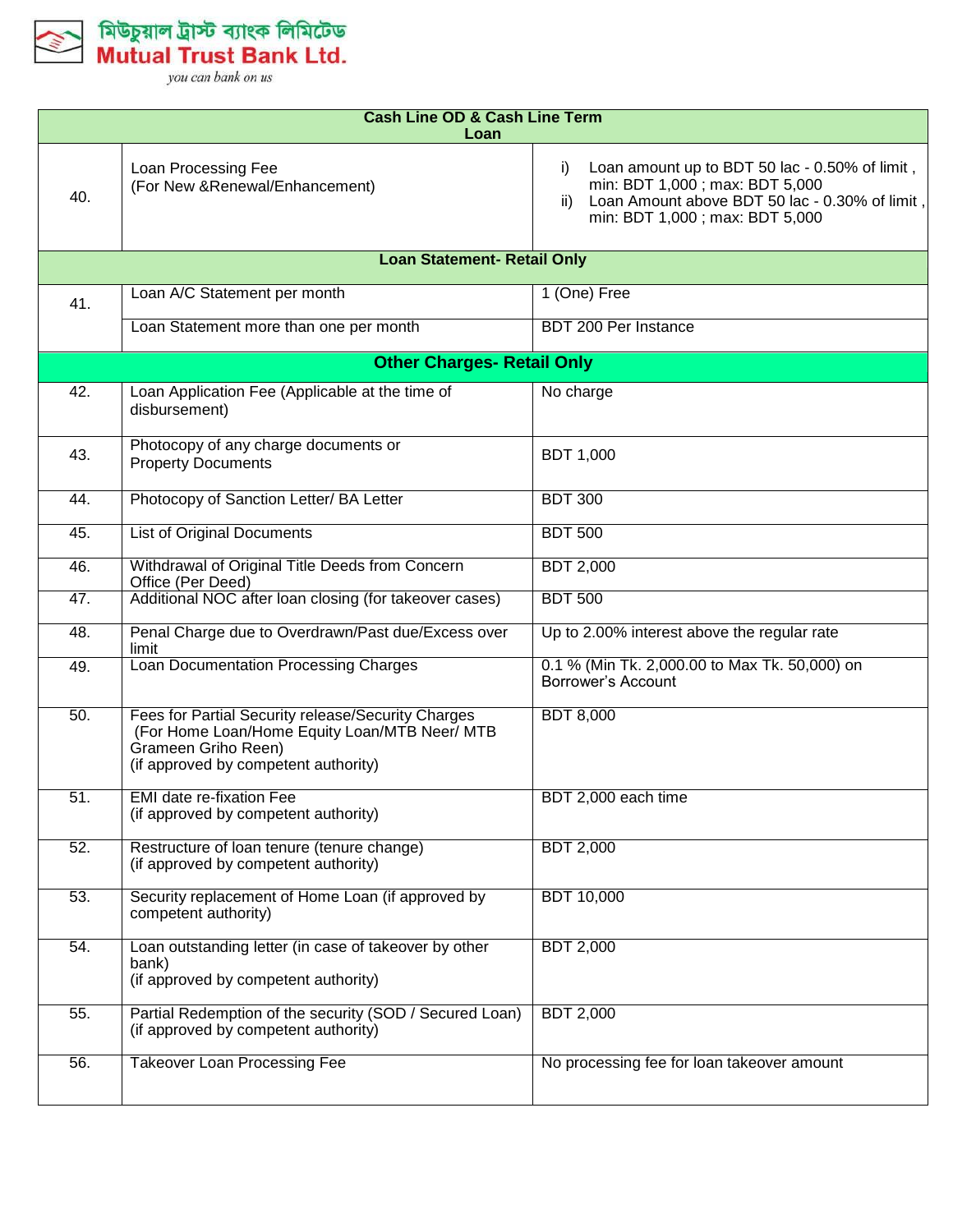মিউচুয়াল ট্রাস্ট ব্যাংক লিমিটেড **Mutual Trust Bank Ltd.** 

you can bank on us

| <b>Charges of Student Banking</b> |             |                                                                                             |            |                                                                     |
|-----------------------------------|-------------|---------------------------------------------------------------------------------------------|------------|---------------------------------------------------------------------|
| $\mathbf{1}$ .                    |             | <b>STUDENT FILE (SF)</b>                                                                    |            |                                                                     |
|                                   | a.          | SF Opening (SAARC)                                                                          | Charges    |                                                                     |
|                                   | b.          | SF Opening (Non-SAARC)                                                                      | Charges    | <b>BDT 5,000</b>                                                    |
|                                   | C.          | SF Renewal (SAARC)                                                                          | Charges    |                                                                     |
|                                   | $d_{\cdot}$ | SF Renewal (Non-SAARC)                                                                      | Charges    | <b>BDT 4,500</b>                                                    |
|                                   | е.          | <b>SWIFT</b>                                                                                | Charge     | <b>BDT 500</b><br>Above USD 1000/GBP 700/SGD<br>any amount- BDT 800 |
|                                   | f.          | Duplicate NOC for Student File                                                              | Charge     | <b>BDT 500</b>                                                      |
|                                   | g.          | SF transfer fee from MTB to other bank                                                      | Charge     | <b>BDT 1000</b>                                                     |
|                                   |             | <b>OUTWARD</b>                                                                              |            |                                                                     |
|                                   | a.          | Correspondence Bank fees for student<br>remittance (other than usd and gbp in all<br>cases) | Commission | <b>BDT 2000</b>                                                     |

- a. VAT will be realized on charges, fees and commission as per government rules.
- b. Bank reserves the right to change/amend this Schedule of Charge as per Bangladesh Bank guideline which would be updated on [www.mutualtrustbank.com](http://www.mutualtrustbank.com/)

Note: Managing Director & CEO will have the discretion to change (enhance/reduce/waive) the charges, fee and commission according to Banker- Customer relationship.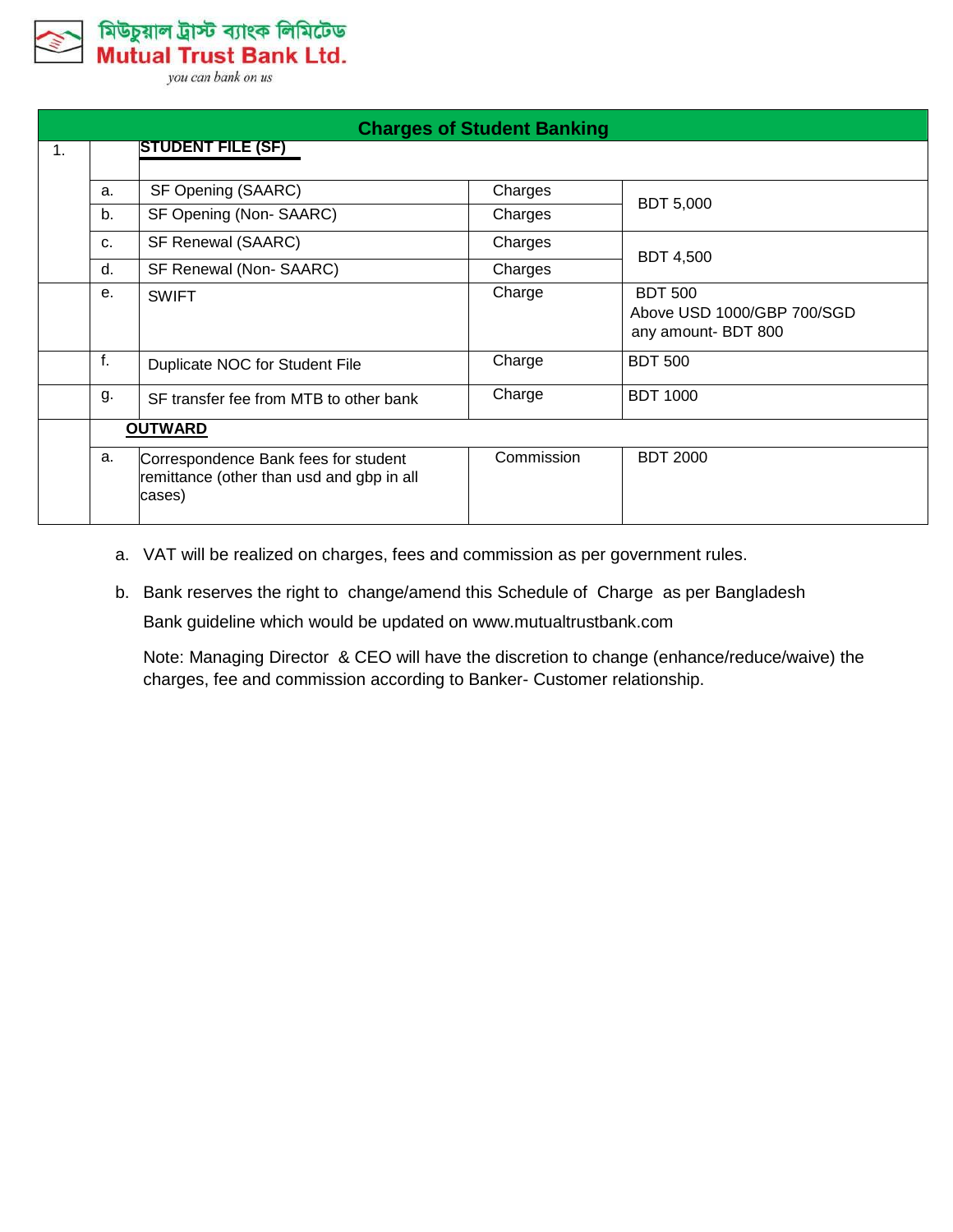

| <b>Charges of MTB Payroll</b><br><b>Banking</b> |                                                            |                                                                                                                |                                                                                                                         |  |
|-------------------------------------------------|------------------------------------------------------------|----------------------------------------------------------------------------------------------------------------|-------------------------------------------------------------------------------------------------------------------------|--|
| <b>Particulars</b>                              | <b>Payroll Premium</b>                                     | <b>Payroll Savers</b>                                                                                          | <b>Payroll E-Savers</b>                                                                                                 |  |
| <b>Account Setup Fee</b>                        | <b>NIL</b>                                                 | <b>NIL</b>                                                                                                     | <b>NIL</b>                                                                                                              |  |
| <b>Account Maintenance Fee</b>                  | <b>NIL</b>                                                 | <b>NIL</b>                                                                                                     | <b>NIL</b>                                                                                                              |  |
| <b>Account Opening Deposit</b>                  | <b>NIL</b>                                                 | <b>NIL</b>                                                                                                     | <b>NIL</b>                                                                                                              |  |
| Minimum Balance Requirement                     | <b>NIL</b>                                                 | <b>NIL</b>                                                                                                     | <b>NIL</b>                                                                                                              |  |
| Cheque Book                                     | CAT A - 1st Cheque Book<br>(10 leaves) - FREE              | CAT A - 1st Cheque Book (10 CAT A - 1st Cheque Book (10<br>leaves) - FREE                                      | leaves) - FREE                                                                                                          |  |
|                                                 | CAT B - 1st Cheque Book<br>(10 leaves) FREE                | CAT B - 1st Cheque Book (10 CAT B - 1st Cheque Book (10<br>leaves) FREE                                        | leaves) FREE                                                                                                            |  |
|                                                 | CAT C - 1st Cheque Book<br>(10 leaves) FREE                | CAT C - 1st Cheque Book (10 CAT C - 1st Cheque Book (10<br>leaves) FREE                                        | leaves) FREE                                                                                                            |  |
|                                                 | From 2nd cheque book per<br>leaf BDT12.0+VAT               | From 2nd cheque book per<br>leaf BDT12.0+VAT                                                                   | From 2nd cheque book per leaf<br>BDT12.0+VAT                                                                            |  |
| Debit Card Annual Fee                           | CAT A - 1st year FREE &<br>2nd year onwards BDT<br>200+VAT | CAT A - 1st year FREE & 2nd CAT A - 1st year FREE & 2nd<br>year onwards BDT 200+VAT   year onwards BDT 200+VAT |                                                                                                                         |  |
|                                                 | CAT B - 1st year FREE &<br>2nd year onwards BDT<br>300+VAT | CAT B - 1st year FREE & 2nd CAT B - 1st year FREE & 2nd<br>year onwards BDT 300+VAT   year onwards BDT 300+VAT |                                                                                                                         |  |
|                                                 | CAT C - BDT 300+VAT                                        | CAT C - BDT 300+VAT                                                                                            | CAT C - BDT 300+VAT                                                                                                     |  |
| Debit Card Replacement Fee                      | BDT 300+VAT                                                | BDT 300+VAT                                                                                                    | BDT 300+VAT                                                                                                             |  |
| Payroll Card                                    |                                                            | CAT A - BDT300+VAT<br>CAT B - BDT350+VAT<br>CAT C - BDT350+VAT                                                 |                                                                                                                         |  |
| Payroll Card SMS Charge                         |                                                            | CAT A - BDT200+VAT<br>CAT B - BDT200+VAT<br>CAT C - BDT200+VAT                                                 |                                                                                                                         |  |
| Internet banking                                | <b>FREE</b>                                                | <b>FREE</b>                                                                                                    | FREE                                                                                                                    |  |
| <b>SMS</b> banking                              | <b>FREE</b>                                                | <b>FREE</b>                                                                                                    | FREE                                                                                                                    |  |
|                                                 |                                                            | that particular Payroll Corporates.                                                                            | **Any other charges not mentioned above and any exception to the above charges should be referred to the Office Memo of |  |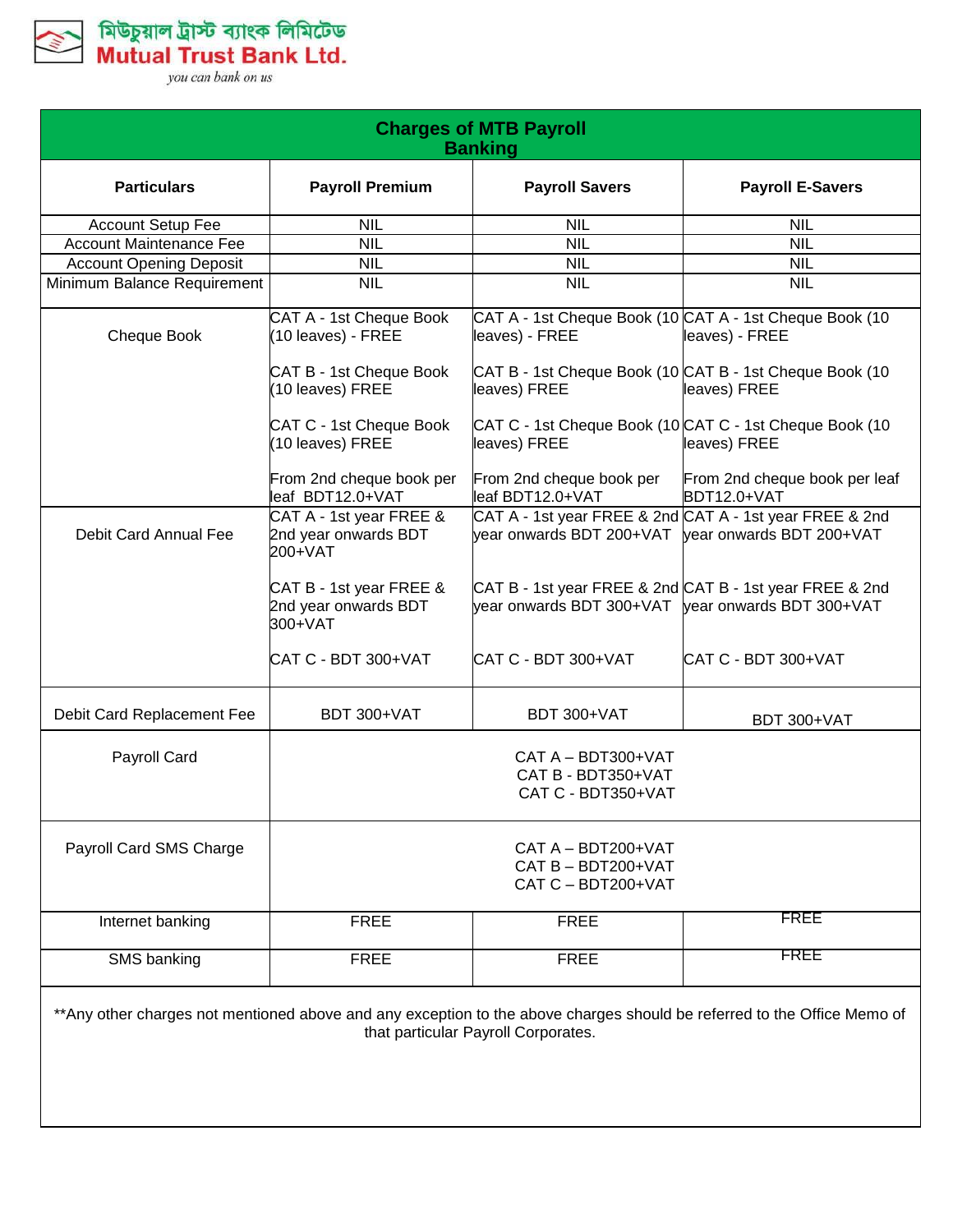

Mutual Trust Bank Ltd. vou can bank on us

মিউচুয়াল ট্ৰাস্ট ব্যাংক লিমিটেড

**MTB Payroll Banking Schedule of Charges (SOC) for Credit Card Regular Fee CAT A CAT B CAT C** Signature/ World BDT 10,000 1st Year Annual Fee: Free 2nd Year & Onwards: Regular Fee or FREE if 15 transactions are made in a year. 1st Year Annual Fee: 50% waiver on Regular Fee 2nd Year & Onwards: Regular Fee or FREE if 15 transactions are made in a year. 1st Year Annual Fee: 25% waiver on Regular Fee. 2nd Year & Onwards: Regular Fee or FREE if 15 transactions are made in a year. Platinum/ Titanium BDT 5,000 1 st Year Annual Fee: Free 2nd Year & Onwards: Regular Fee or FREE if 15 transactions are made in a year. 1 st Year Annual Fee: Free 2nd Year & Onwards: Regular Fee or FREE if 15 transactions are made in a year. 1st Year Annual Fee: 50% waiver on Regular Fee. 2nd Year & Onwards: Regular Fee or FREE if 15 transactions are made in a year. Gold BDT 3,000 1 st Year Annual Fee: Free 2nd Year & Onwards: Regular Fee or FREE if 15 transactions are made in a year. 1 st Year Annual Fee: Free 2nd Year & Onwards: Regular Fee or FREE if 15 transactions are made in a year. 1st Year Annual Fee: 50% waiver on Regular Fee. 2nd Year & Onwards: Regular Fee or FREE if 15 transactions are made in a year. Classic | BDT 1,500 1 st Year Annual Fee: Free 2nd Year & Onwards: Regular Fee or FREE if 15 transactions are made in a year. 1 st Year Annual Fee: Free 2nd Year & Onwards: Regular Fee or FREE if 15 transactions are made in a year. 1st Year Annual Fee: 50% waiver on Regular Fee. 2nd Year & Onwards: Regular Fee or FREE if 15 transactions are made in a year.

\*\*Note: The other fees & charges will be applicable as per the regular schedule of charges of MTB Cards

| <b>Charges of Privilege</b><br><b>Customers</b>      |                                                                                              |      |
|------------------------------------------------------|----------------------------------------------------------------------------------------------|------|
|                                                      | <b>Maintenance Fee</b>                                                                       |      |
| $\mathbf{1}$ .                                       | All Types of Accounts                                                                        | Free |
|                                                      | <b>Charges for Transfer of A/C</b>                                                           |      |
| 2.                                                   | All Types of Accounts                                                                        | Free |
|                                                      | <b>Cheque Book Issuance Fee</b>                                                              |      |
| 3.                                                   | All Types of Accounts                                                                        | Free |
| <b>A/C Statement Charge</b>                          |                                                                                              |      |
| $\mathbf{4}$ .                                       | All Types of Accounts                                                                        | Free |
| <b>Local Funds Transfer</b><br><b>Fee/Commission</b> |                                                                                              |      |
| 5.                                                   | Pay Order Issue-Customer/ Demand Draft(DD)Issue-<br>Customer/Bangladesh Bank Cheque Issuance | Free |
| <b>Issuance of Duplicate instrument</b>              |                                                                                              |      |
| 6.                                                   | Issuance of Duplicate Instrument (PO/DD/FDR and<br>Scheme Receipts etc.)                     | Free |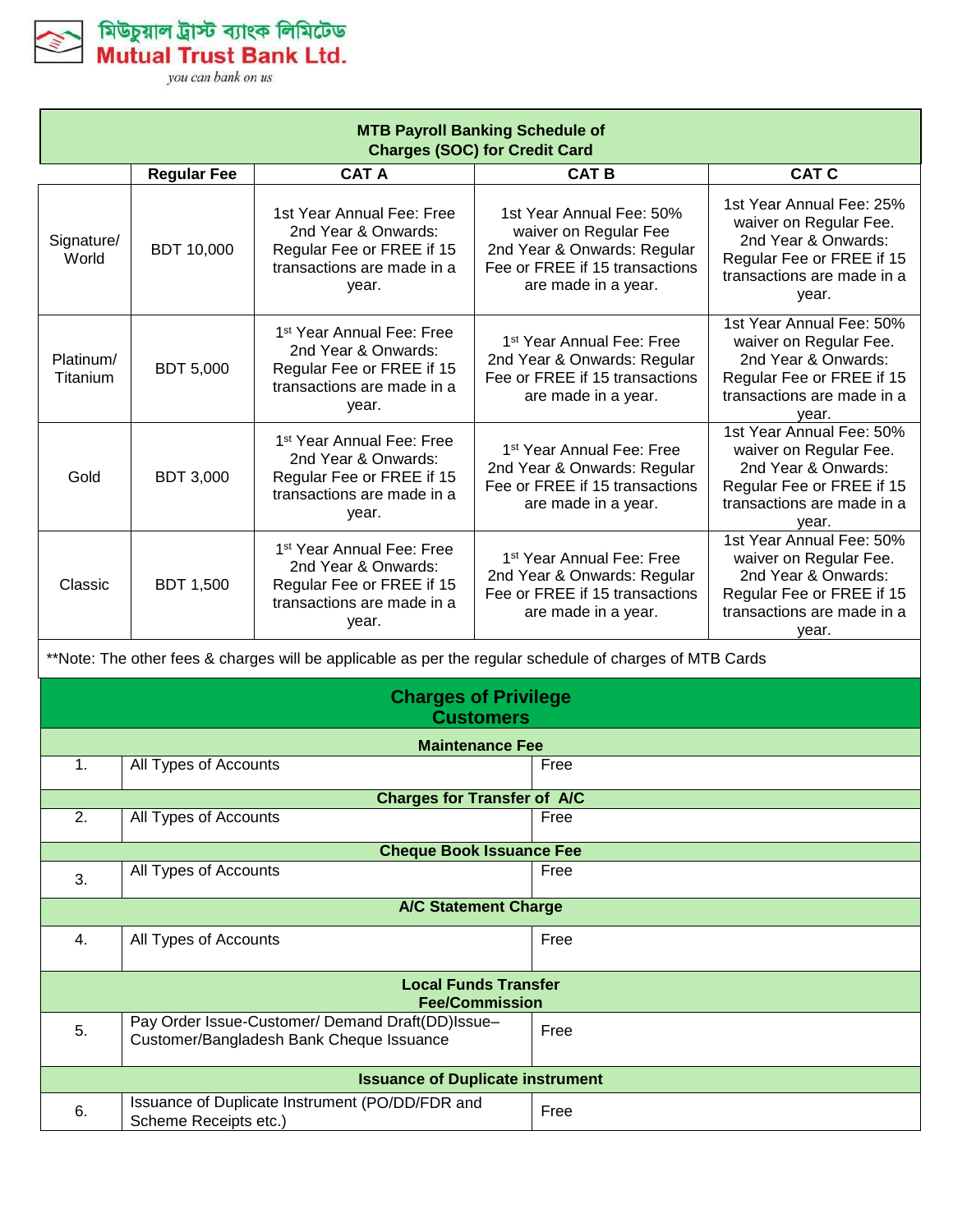

মিউচুয়াল ট্রাস্ট ব্যাংক লিমিটেড<br>Mutual Trust Bank Ltd.

| <b>Cancellation of Local Funds</b><br><b>Transfer</b> |                                                                                                                                                                                                |              |                                                                                                                                                                                        |  |  |
|-------------------------------------------------------|------------------------------------------------------------------------------------------------------------------------------------------------------------------------------------------------|--------------|----------------------------------------------------------------------------------------------------------------------------------------------------------------------------------------|--|--|
|                                                       | Cancellation of PO/ DD/ Bangladesh Bank Cheque                                                                                                                                                 | Free         |                                                                                                                                                                                        |  |  |
| 7.                                                    | Stop payment on Clearing Cheque /Cash Cheque /Entire<br>Cheque Book (Per Instruction)                                                                                                          | Free         |                                                                                                                                                                                        |  |  |
|                                                       | <b>Standing Instruction (SI)</b>                                                                                                                                                               |              |                                                                                                                                                                                        |  |  |
| 8.                                                    | Standing Instruction (SI) Creation Charge<br>(Any Transaction)                                                                                                                                 | Free         |                                                                                                                                                                                        |  |  |
|                                                       | Cancellation of SI                                                                                                                                                                             | Free         |                                                                                                                                                                                        |  |  |
| <b>Foreign remittances (Inward)</b>                   |                                                                                                                                                                                                |              |                                                                                                                                                                                        |  |  |
| 9.                                                    | Payment of any taka drafts issued by exchange<br>house/foreign bank in abroad which are drawn on our<br>bank.(This shall include payment in cash, through<br>account, transfer or by clearing) | Free         |                                                                                                                                                                                        |  |  |
|                                                       | Encashment of Any Foreign TT in Taka at Our Counter.                                                                                                                                           | Free         |                                                                                                                                                                                        |  |  |
| <b>Issue of Travelers Cheque (TC) / FCY Notes</b>     |                                                                                                                                                                                                |              |                                                                                                                                                                                        |  |  |
| 10.                                                   | <b>Endorsement Fee-Customer</b><br><b>FCY (Cash) Encashment</b>                                                                                                                                | Free         |                                                                                                                                                                                        |  |  |
|                                                       | <b>Cash FCY Encashment</b>                                                                                                                                                                     | Free         |                                                                                                                                                                                        |  |  |
| 11.                                                   | Encashment Certificate-Customer                                                                                                                                                                | Free         |                                                                                                                                                                                        |  |  |
|                                                       | <b>Cheque for Collection - Local Currency (LCY)</b>                                                                                                                                            |              |                                                                                                                                                                                        |  |  |
| 12.                                                   | <b>Outstation Cheque Collection Commission</b><br>(Within Bank Branches Clearing Zone)                                                                                                         | Free         |                                                                                                                                                                                        |  |  |
|                                                       | <b>Outstation Cheque Collection. Commission</b><br>(Outside Bank Branches Clearing Zone)                                                                                                       | Free         |                                                                                                                                                                                        |  |  |
|                                                       | Bounced/Unpaid Cheque Drawn On Us                                                                                                                                                              | Free         |                                                                                                                                                                                        |  |  |
|                                                       | <b>Lien Mark &amp; Security Encashment</b>                                                                                                                                                     |              |                                                                                                                                                                                        |  |  |
|                                                       | Other Bank's Instrument Kept Under Lien in Our Bank                                                                                                                                            | Free         |                                                                                                                                                                                        |  |  |
| 13.                                                   | Our Bank's Instrument Kept Under Lien in Other Bank<br>Other Bank's Instrument Encashment                                                                                                      | Free<br>Free |                                                                                                                                                                                        |  |  |
|                                                       | <b>SMS Banking</b>                                                                                                                                                                             |              |                                                                                                                                                                                        |  |  |
| 14.                                                   | <b>Annual Fee</b>                                                                                                                                                                              | Free         |                                                                                                                                                                                        |  |  |
|                                                       |                                                                                                                                                                                                |              |                                                                                                                                                                                        |  |  |
|                                                       | <b>Loans and Advance (Privilege)</b>                                                                                                                                                           |              |                                                                                                                                                                                        |  |  |
|                                                       | <b>MTB Personal Loan</b>                                                                                                                                                                       |              |                                                                                                                                                                                        |  |  |
| 15.                                                   | Loan Processing Fee                                                                                                                                                                            |              | Loan amount up to BDT 50 lac -<br>I)<br>0.50% of loan amount (maximum BDT<br>15,000)<br>$\mathsf{ii}$<br>Loan amount above BDT 50 lac -<br>0.30% of loan amount(maximum BDT<br>20,000) |  |  |
|                                                       | <b>Early Settlement Fee</b>                                                                                                                                                                    |              | 0.50% of loan outstanding                                                                                                                                                              |  |  |
|                                                       | <b>MTB Auto Loan</b>                                                                                                                                                                           |              |                                                                                                                                                                                        |  |  |
| 16.                                                   | Loan Processing Fee                                                                                                                                                                            |              | Loan amount up to BDT 50 lac -<br>I)<br>0.50% of loan amount (maximum BDT<br>15,000)<br>Loan amount above BDT 50 lac -<br>ii)<br>0.30% of loan amount(maximum BDT<br>20,000)           |  |  |
|                                                       | <b>Early Settlement Fee</b>                                                                                                                                                                    |              | 0.50% of loan outstanding                                                                                                                                                              |  |  |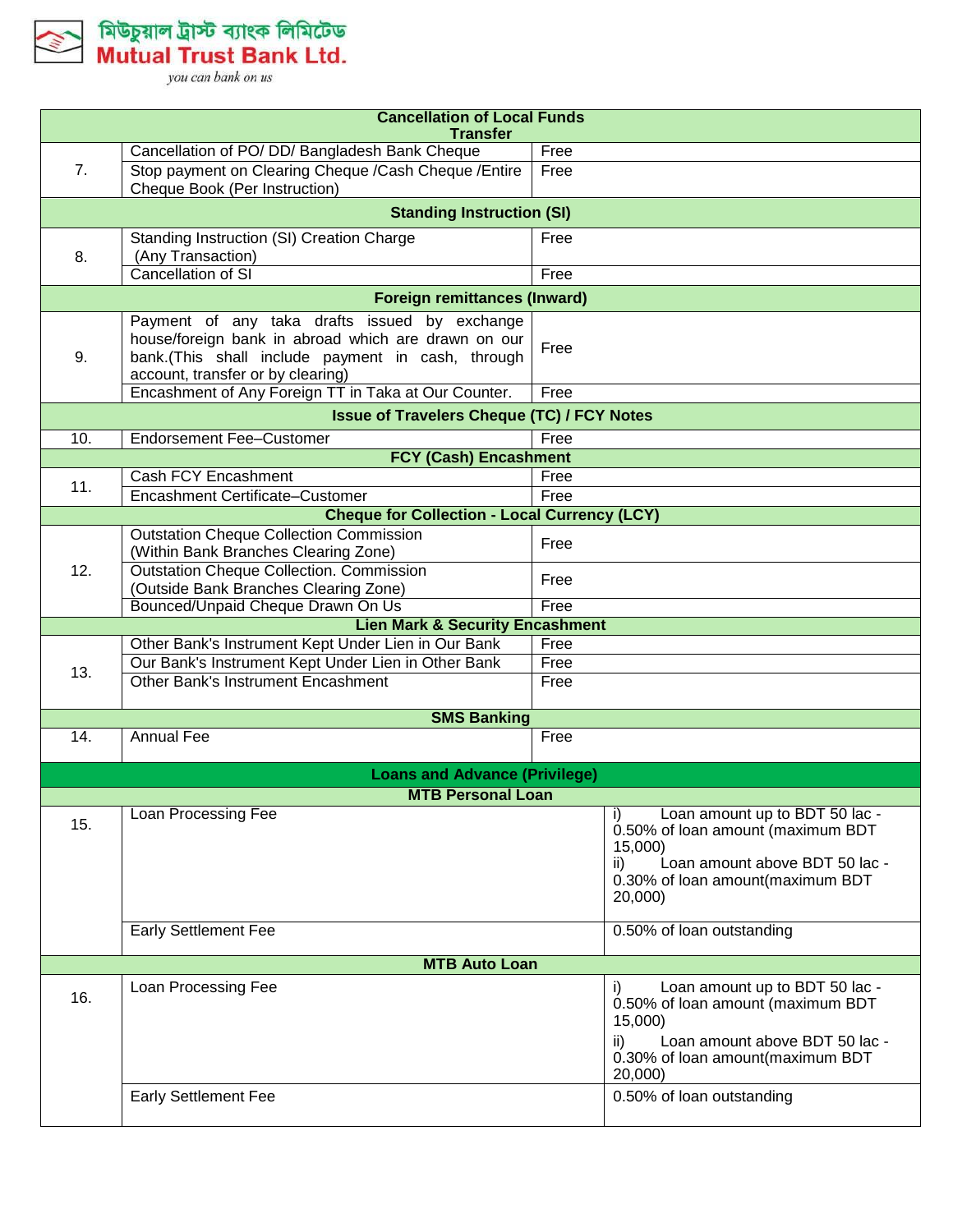

| <b>MTB Home Loan / Home Equity</b><br>Loan                   |                                                                                                         |                                                                                                                                                                              |  |  |
|--------------------------------------------------------------|---------------------------------------------------------------------------------------------------------|------------------------------------------------------------------------------------------------------------------------------------------------------------------------------|--|--|
| 17.                                                          | Loan Processing Fee                                                                                     | Loan amount up to BDT 50 lac -<br>i)<br>0.50% of loan amount (maximum BDT<br>15,000)<br>ii)<br>Loan amount above BDT 50 lac -<br>0.30% of loan amount(maximum BDT<br>20,000) |  |  |
|                                                              | <b>Early Settlement Fee</b>                                                                             | 0.50% of loan outstanding                                                                                                                                                    |  |  |
| <b>MTB Professional's Loan</b>                               |                                                                                                         |                                                                                                                                                                              |  |  |
| 18.                                                          | Loan Processing Fee                                                                                     | Loan amount up to BDT 50 lac -<br>0.50% of loan amount (maximum BDT<br>15,000)<br>ii)<br>Loan amount above BDT 50 lac -<br>0.30% of loan amount(maximum BDT<br>20,000)       |  |  |
|                                                              | <b>Early Settlement Fee</b>                                                                             | 0.50% of loan outstanding                                                                                                                                                    |  |  |
| <b>Cash Transaction- Deposit and Withdrawal (Inter City)</b> |                                                                                                         |                                                                                                                                                                              |  |  |
| 19.                                                          | Up to BDT 5,00,000<br>Above BDT 5,00,000 to BDT 15,00,000                                               | Free<br>Free                                                                                                                                                                 |  |  |
|                                                              | Above BDT 15,00,000<br><b>Cash Transaction- Deposit and Withdrawal (Within City)</b>                    | Free                                                                                                                                                                         |  |  |
| 20.                                                          | <b>Free</b>                                                                                             |                                                                                                                                                                              |  |  |
|                                                              |                                                                                                         |                                                                                                                                                                              |  |  |
|                                                              | <b>Cards (Privilege)</b>                                                                                |                                                                                                                                                                              |  |  |
|                                                              | <b>Credit Card</b>                                                                                      | 1 <sup>st</sup> Year: Free                                                                                                                                                   |  |  |
| 21.                                                          | <b>Annual Fee( Primary Card)</b>                                                                        | 2 <sup>nd</sup> Year & Onwards: 100% waiver if 15<br>transactions are made in a year                                                                                         |  |  |
|                                                              | <b>Card Replacement Fee</b>                                                                             | Free                                                                                                                                                                         |  |  |
|                                                              | <b>PIN Replacement Fee</b>                                                                              | Free                                                                                                                                                                         |  |  |
|                                                              | <b>Debit Card</b><br><b>Annual Fee</b>                                                                  |                                                                                                                                                                              |  |  |
| 22.                                                          | <b>Card Replacement Fee</b>                                                                             | Free<br>Free                                                                                                                                                                 |  |  |
|                                                              | <b>PIN Replacement Fee</b>                                                                              | Free                                                                                                                                                                         |  |  |
|                                                              | **Note: The other fees & charges will be applicable as per the regular schedule of charges of MTB Cards |                                                                                                                                                                              |  |  |
|                                                              | <b>Other Services (Privilege)</b>                                                                       |                                                                                                                                                                              |  |  |
|                                                              | <b>Student File</b>                                                                                     |                                                                                                                                                                              |  |  |
|                                                              | For SAARC Countries- Customer                                                                           | 50% Discount on Prevailing Fee                                                                                                                                               |  |  |
| 23.                                                          | Renewal (SAARC)                                                                                         | 50% Discount on Prevailing Fee                                                                                                                                               |  |  |
|                                                              | For other than SAARC Countries- Customer                                                                | 50% Discount on Prevailing Fee                                                                                                                                               |  |  |
|                                                              | Renewal (Other than SAARC)                                                                              | 50% Discount on Prevailing Fee                                                                                                                                               |  |  |
|                                                              | <b>Lockers</b>                                                                                          |                                                                                                                                                                              |  |  |
|                                                              | Fees - Small<br>Fees - Medium                                                                           | 50% Discount on Prevailing Fee<br>50% Discount on Prevailing Fee                                                                                                             |  |  |
| 24.                                                          | Fees - Large                                                                                            | 50% Discount on Prevailing Fee                                                                                                                                               |  |  |
|                                                              | Replacement of Lost Keys                                                                                | <b>Actual Cost for Lock</b><br>Replacement + 50% Discount<br>on Prevailing fee                                                                                               |  |  |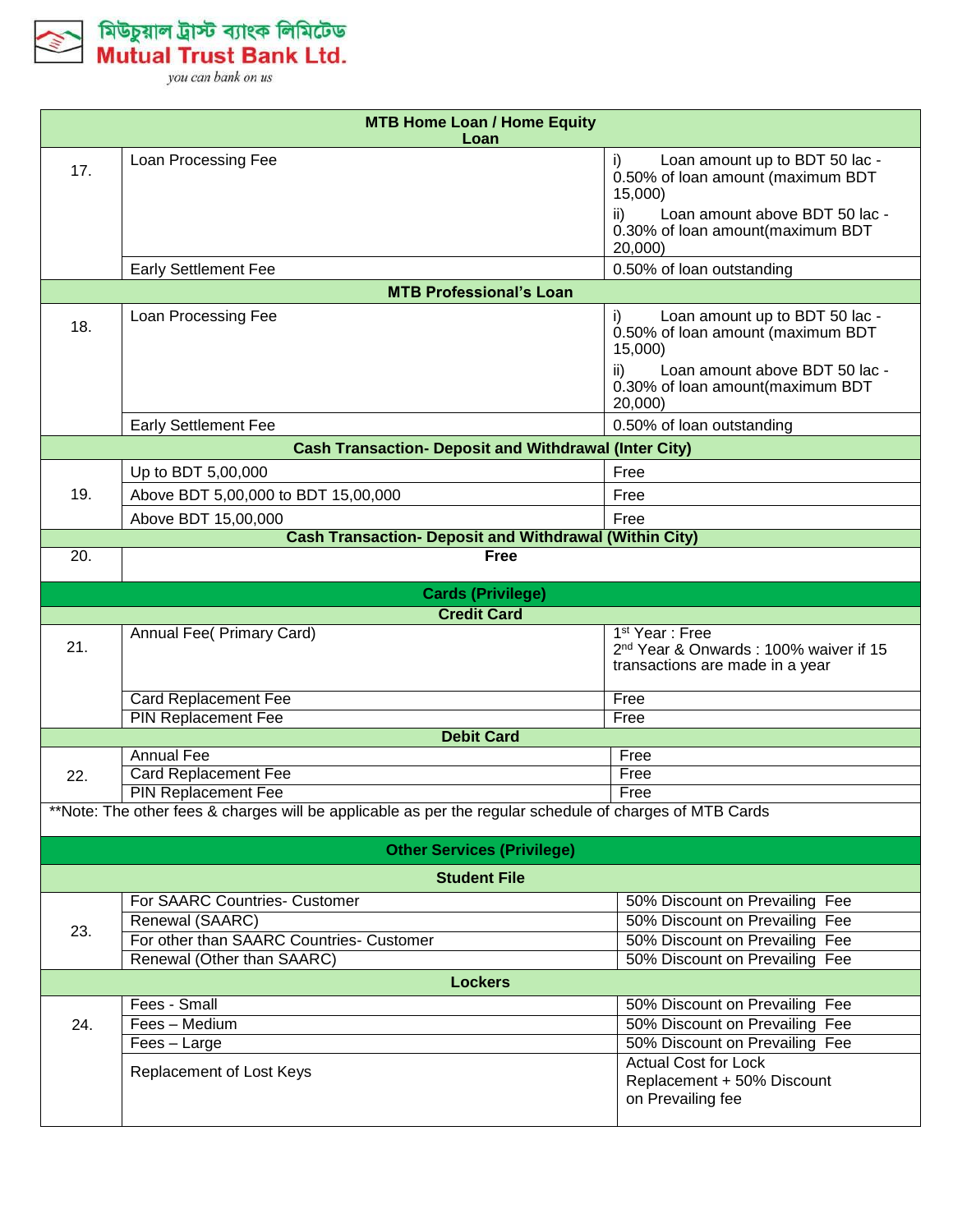

মিউচুয়াল ট্রাস্ট ব্যাংক লিমিটেড Mutual Trust Bank Ltd.

you can bank on us

|                               | <b>Refundable Security</b><br><b>Deposit</b>                            |                  |  |  |  |
|-------------------------------|-------------------------------------------------------------------------|------------------|--|--|--|
|                               | Small                                                                   | <b>BDT 1,000</b> |  |  |  |
|                               | Medium                                                                  | <b>BDT 1,500</b> |  |  |  |
|                               | Large                                                                   | <b>BDT 2,500</b> |  |  |  |
| <b>Certificates / Reports</b> |                                                                         |                  |  |  |  |
| 25.                           | Half Yearly Balance Confirmation Certificates                           | Free             |  |  |  |
|                               | <b>Additional Balance Confirmation Certificates</b>                     | Free             |  |  |  |
|                               | <b>Balance Certificate for Loan</b>                                     | Free             |  |  |  |
|                               | Duplicate Balance Certificate for Loan- Same Day                        | Free             |  |  |  |
|                               | Duplicate Balance Certificate for Loan - Following Day                  | Free             |  |  |  |
|                               | Certificate for AIT                                                     | Free             |  |  |  |
|                               | <b>Issuance of Solvency Certificate</b>                                 | Free             |  |  |  |
|                               | Credit/Solvency Information(International)                              | Free             |  |  |  |
|                               | Certificate for Inward Remittance                                       | Free             |  |  |  |
|                               | Certificate of Encashment of Bonds/Securities                           | Free             |  |  |  |
|                               | Bank Certificate Required by BO Account Holders                         | Free             |  |  |  |
|                               | Application/Confirmation of Test(Applicable for Other Banks only)       | Free             |  |  |  |
|                               | <b>Duplicate Savings Certificate</b>                                    | Free             |  |  |  |
|                               | Duplicate Advice More than 6 Months Old (Per Advice)                    | Free             |  |  |  |
|                               | Obtaining Credit Report on Behalf of Local Customer                     | Free             |  |  |  |
|                               | Duplicate Statement through Contact Centre for Current Year by          | Free             |  |  |  |
|                               | Direct Mail (3 Working Days Required)                                   |                  |  |  |  |
|                               | Bank Statement Verification (Request by other Banks and Embassies) Free |                  |  |  |  |
|                               | <b>Credit Card Certificate Fee</b>                                      | Free             |  |  |  |
|                               | Fees for Loan Closure Certificate                                       | Free             |  |  |  |

This guide is intended to give you a clear picture of our charges, fees and commissions. If you have any queries about the fees, charges or commissions in the guide, kindly visit or contact any of our Branches for the details.

- 1. VAT is applicable @15% on all charges, fees & commissions effective from July 01, 2002 as per Government Circular No. SRO # 117 Law/ 2002/342-VAT, dated June 6, 2002 and SRO#171-aw/2004/ 417-VAT dated June 10,2004. Any Government Taxes, Duties or other charges will be recovered in addition to the foregoing and as per Government Regulations.
- 2. Stamp charges are levied where applicable.
- 3. Correspondents /Other Bank charges, if any, may be additionally recovered from customers.
- 4. The Bank reserves the right to assess charges on transactions which are not covered by this schedule and to amend without prior notice the terms or conditions stated in this schedule.
- 5. Any service, which is not mentioned in the Schedule of charges, will be charged separately.
- 6. If the Bank provides services to its clients at reduced rate VAT is to be collected as per the standard Fees, charges or commissions listed in the Schedule of Charges.